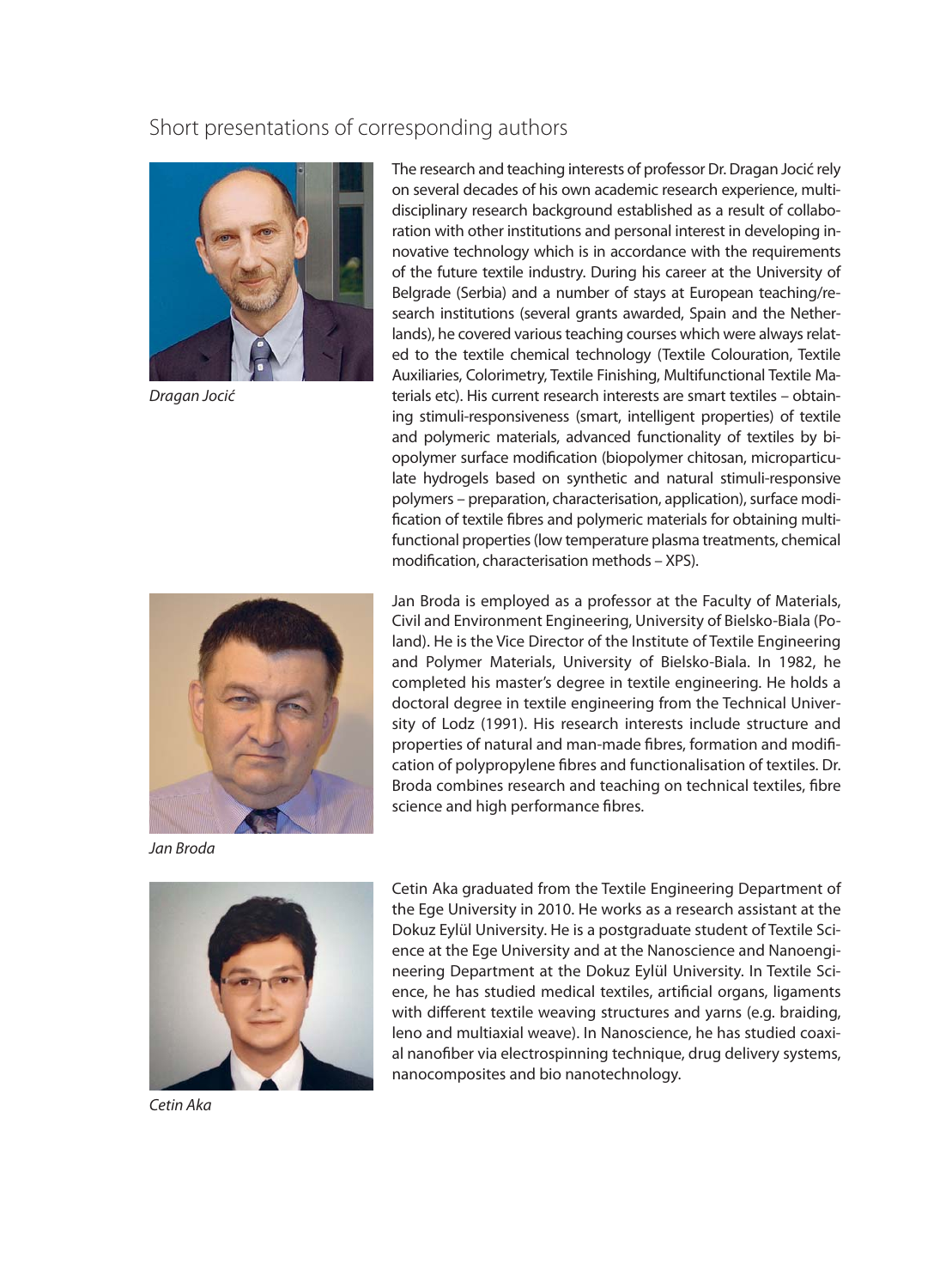

Simona Jevšnik



Duygu Erdem

The associate professor Dr. Simona Jevšnik received her master's degree in 1999 and her doctoral degree in 2003 at the University of Maribor, Slovenia. At the moment, she is a part-time employee at the University of Maribor and a full-time employee in the company Inlas d. o. o. for intellectual property. From November 2013 to 2014, she was working as an invited professor at the Istanbul Technical University, Faculty of Textile Technology and Design in Turkey. Her research interests include clothing and textile technology, 3D modelling and computer simulation of fabric and clothing, and ergonomic approaches for solving problems in the textile area. Dr. Simona Jevšnik has been involved as a leader and member of many national and international projects; she is the author and coauthor of many scientific papers in international journals and scientific conferences, of book chapters and books. She also supervises her DSc, MSc and BSc students. Furthermore, she is the inventor of 4 patents and a member of editorial boards in international journals, and an executive editor of the Slovenian Journal Tekstilec.

Duygu Erdem was born in 1988. She received her master's degree in textile engineering from the Süleyman Demirel University in 2011. She is currently working towards her doctoral degree in textile engineering at the Dokuz Eylül University, Turkey. Her research interests include electronic textiles, electrical stimulation and clothing technology. She has been a research assistant at the Dokuz Eylül University since 2013.



René Stolz studied Mechanical Engineering (Dipl.-Ing. degree) at the RWTH Aachen, with the scientific specialisation in textile technology. Since November 2012, he has been a researcher at the Institute of Textile Technology with the aim of finishing his doctoral studies. He has been active in the field of synthetic fibre technology at the department of melt spinning processes and material development. During his research activities, he was responsible for the research projects on bio-based fibre materials and melt spinning research facilities at the Institute of Textile Technology. Recently, he has been focusing on managing the BMBF-project "HighReF", which deals with the development of Nylon 6 composites for nonwovens with high abrasion resistance.

René Stolz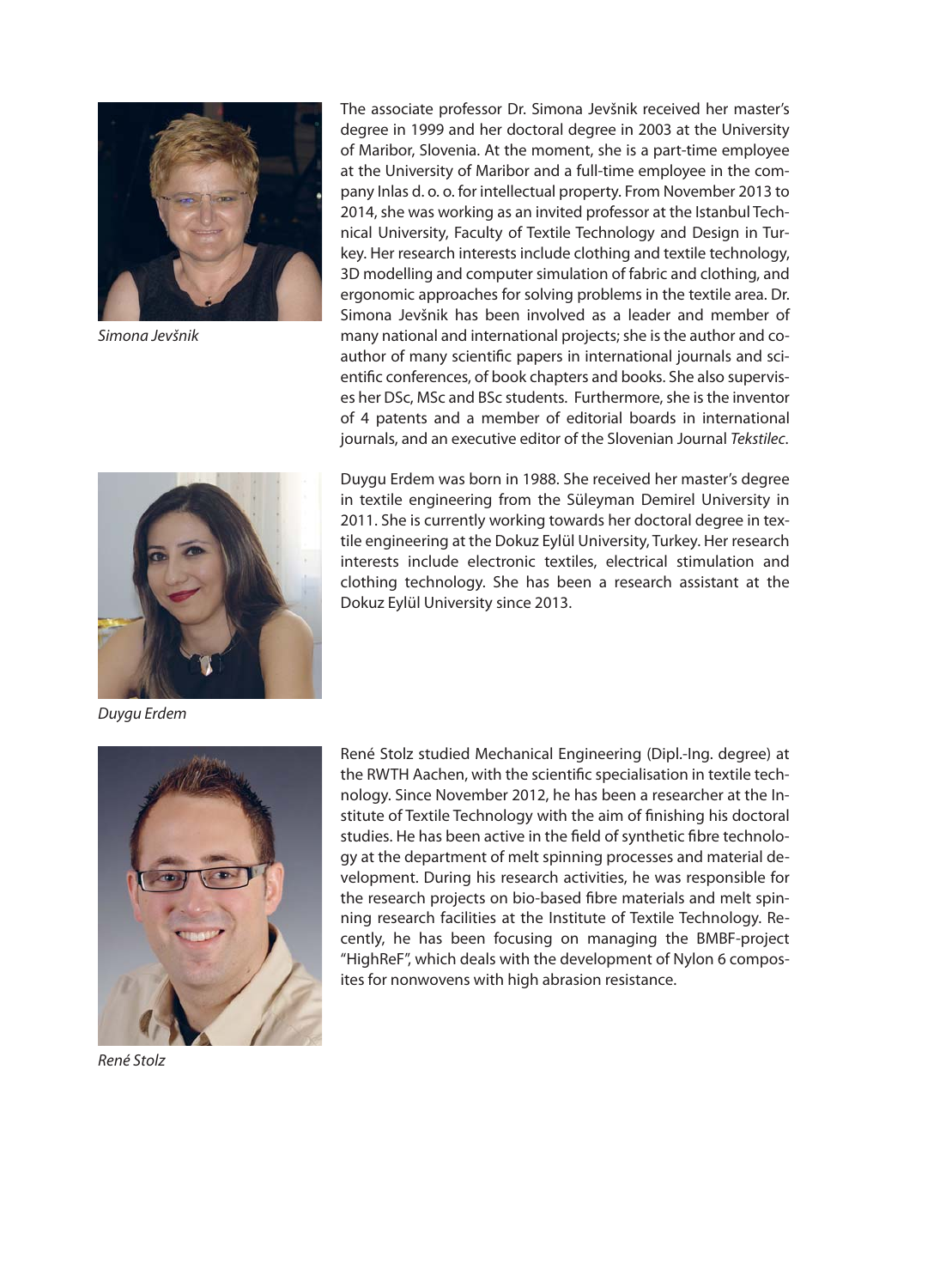

Brigita Tomšič

Brigita Tomšič is an assistant professor at the Department of Textiles, Graphic Arts and Design, Faculty of Natural Sciences and Engineering, University of Ljubljana. She obtained her doctoral degree under the mentorship of professor Dr. Barbara Simončič in 2009. In 2010, she took part as a postdoctoral researcher within her 4-month stay at the Engineering of Fibrous Smart Materials group at the Faculty of Engineering and Technology of the University of Twente, the Netherlands, at the international project Advanbiotex, which was led by professor Dr. Dragan Jocić. Her main research activities include the functionalisation of textiles by solgel technology, creation of smart textiles by stimuli responsive polymers and studies of the influence of finishes on the biodegradation of textiles. She is a co-author of 2 scientific books and 1 scientific book chapter, as well as of 37 scientific papers (26 in Journals with Impact Factor). Her pedagogical work includes laboratory exercises, seminars and courses in chemical textile technology for under- and postgraduate students. She is the mentor to the doctoral student and young researcher Danaja Štular.



Barbara Simončič



Noureddine Abidi

Barbara Simončič is a professor of Textile Chemistry at the University of Ljubljana, Faculty of Natural Sciences and Engineering, Department of Textiles, Graphic Arts and Design, working within the area of theory and technology of textile finishing. Her research expertise is in the chemical modification of textile substrates to tailor their multifunctionality with the emphasis on water and oil repellency, self-cleaning, antimicrobial properties and flame retardancy. She is the author or co-author of 87 scientific papers, among them 51 in SCI Journals, 2 scientific books and 2 chapters in scientific books. Her papers have been cited 792 times, including 637 citations without self-citations (source WoS). She leads a Research Programme P2-0213 Textiles and Ecology, which comprises 16 researchers and is financed by the Slovenian Research Agency. In 2015, she was awarded the title "Mentor of the Year 2015" by the Society of Young Researchers of Slovenia.

Dr. Noureddine Abidi is an associate professor at the Department of Plant and Soil Science and the Associate Director of the Fiber and Biopolymer Research Institute at the Texas Tech University. He holds a "Habilitation à Diriger des Recherches" from the University of Haute Alsace in France and a doctoral degree from the University of Montpellier II in France. Dr. Abidi has generated more than 58 refereed publications, 1 book, 10 book chapters, more than 123 conference papers, 1 patent, 1 provisional patent and 6 invention disclosures. Dr. Abidi has served as PI or co-PI on funded research grants totalling more than \$14,034,505 (amount credited to Dr. Abidi: \$5,351,885). The research focus of Dr. Abidi spans from the characterisation of biopolymers using advanced techniques to the development of bioproducts from biopolymers. Dr. Abidi has developed and has been teaching two graduate courses, i.e. Structure and Functionalisation of Cotton Fibers, and Biopolymers and Bioproducts. He participates in team-teaching of the U.S. & Global Cotton Fiber-Textiles Industries.